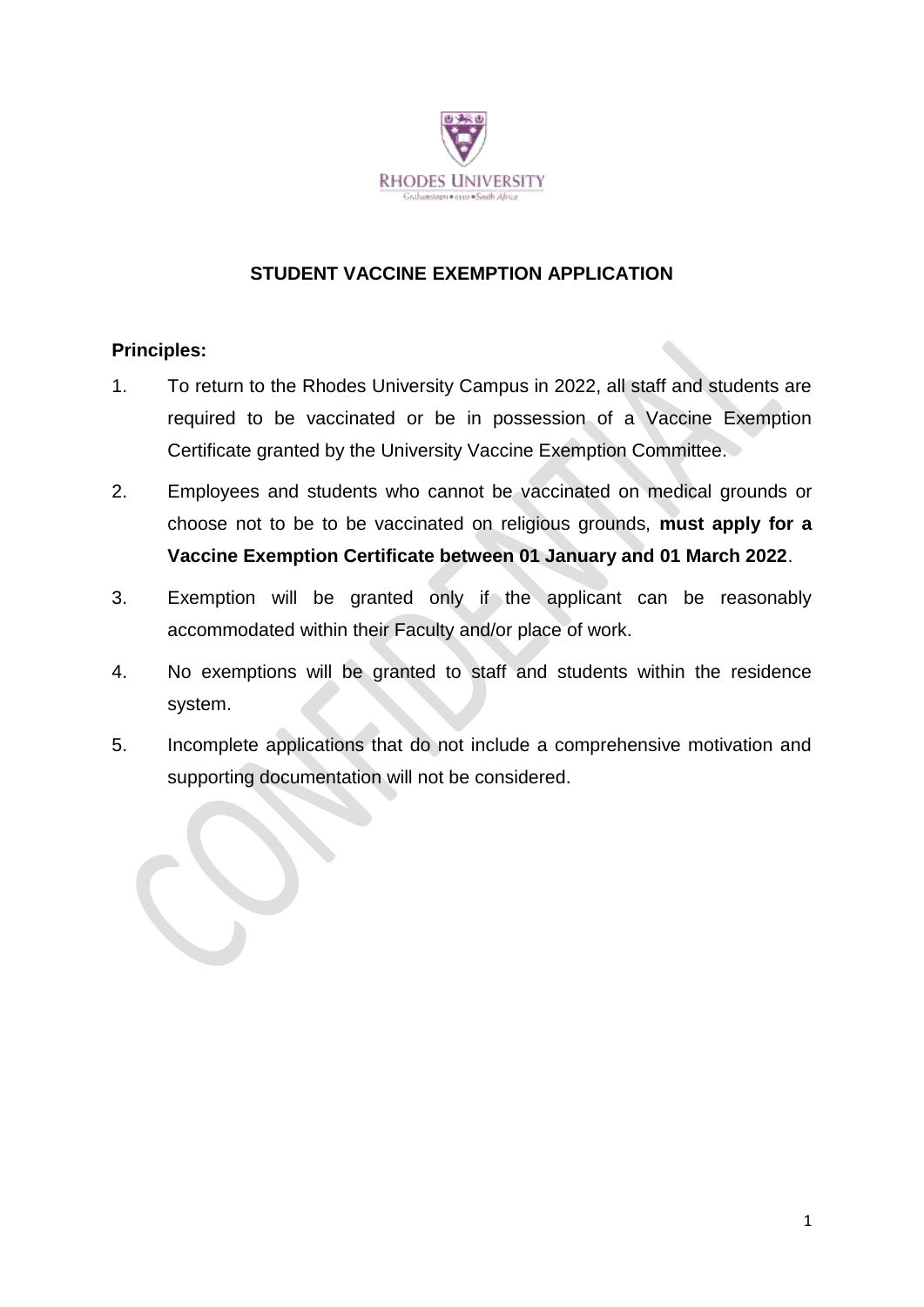# **Section A POPI ACT CONSENT FORM**

- 1. I, consistent full names and the undersigned, hereby consent to Rhodes University keeping, storing and maintaining my Personal Information including but not limited to my medical and/or Vaccination history and records.
- 2. I consent to my medical and vaccination information being kept on my file/records.
- 3. I further consent to a copy of my Vaccination Card/Certificate being kept on file.
- 4. I understand that this information is required by the University and is needed to enhance the safety of the work and learning environment and I provide this information willingly.
- 5 I further indemnify and hold harmless the University from any loss that I may suffer in the event that there is a breach of any of the IT systems and my Personal Information is subsequently made public.

| Signature:             |  |  |
|------------------------|--|--|
| Name:                  |  |  |
| Date:                  |  |  |
| <b>Student Number:</b> |  |  |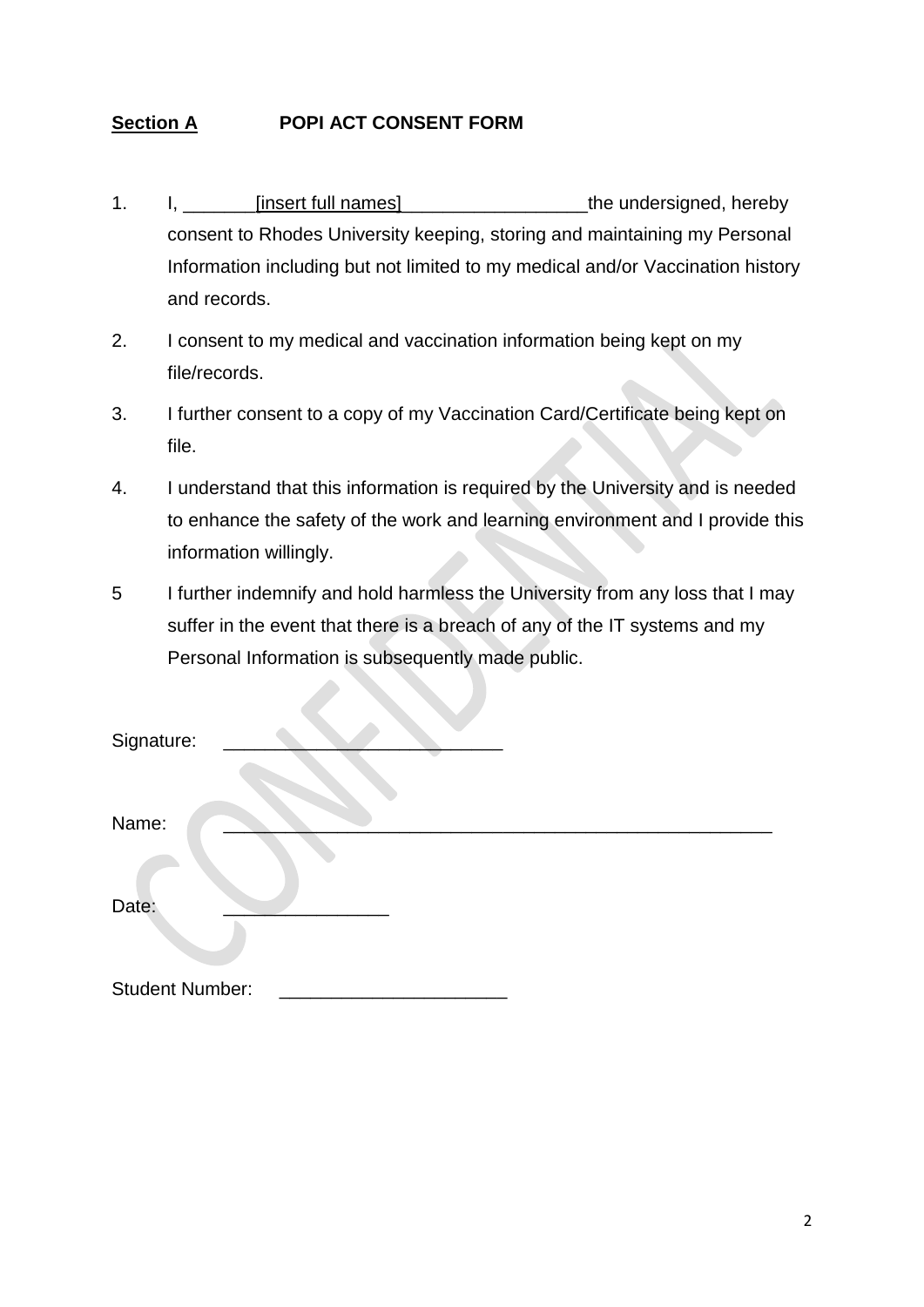# **Section B VACCINE EXEMPTION APPLICATION**

I, \_\_\_\_\_\_\_\_\_[insert full names] \_\_\_\_\_\_\_\_\_\_\_\_\_\_\_\_\_\_\_\_\_\_the undersigned, seek to apply for an exemption from the University's Vaccine Exemption Implementation Protocol related to receiving the COVID-19 Vaccine.

The reason for this application for exemption in terms of the Rhodes University Vaccine Exemption Protocol is based on the following:

#### 1. **Medical Grounds**

My General Practitioner and/or specialist has advised against the taking of the COVID-19 Vaccine given that I suffer from the following conditions and/or diseases.

| [insert full details] |  |
|-----------------------|--|
|                       |  |
|                       |  |
|                       |  |
|                       |  |
|                       |  |

I attach my medical certificate of confirmation provided by my General Practitioner and/or specialist and other relevant documentation in support of the above application:

Any other information that I believe will assist the University in considering my application:

|   | No: Description |
|---|-----------------|
|   |                 |
|   |                 |
| r |                 |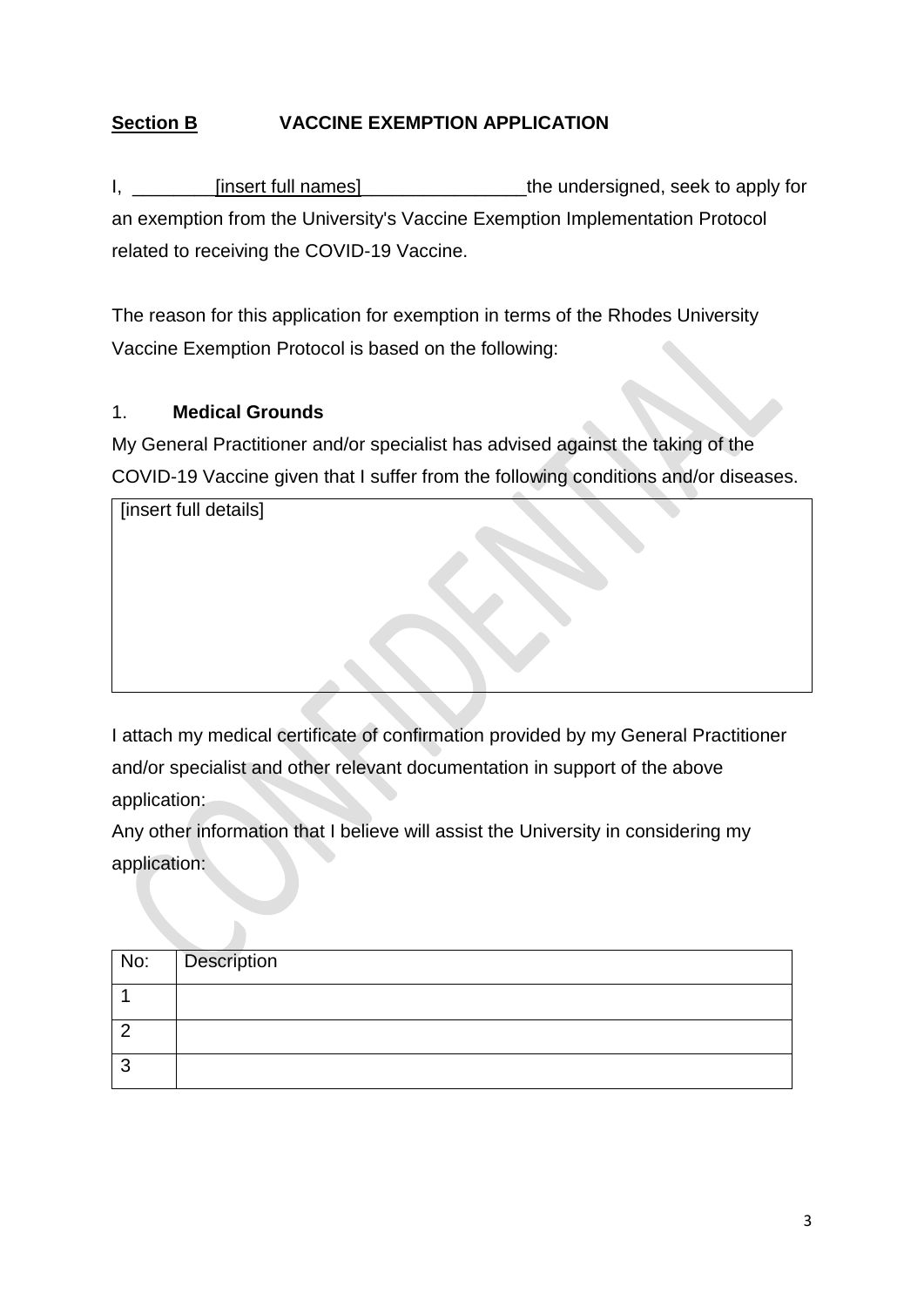### **CONSENT TO MEDICAL EXAMINATION**

- 1. I, \_\_\_\_\_\_\_\_\_\_\_\_\_\_\_\_\_\_\_\_\_\_\_\_\_\_\_\_\_\_ the undersigned, have sought an exemption from receiving the COVID-19 Vaccine and in accordance with my previous reasons for such exemption. I am required to submit myself for further medical evaluation, which I hereby agree to and to which I consent
- 2. I further consent to submitting myself to an independent medical practitioner of the University's choice (if need be) and further to the medical practitioner's report or medical certificate being furnished to the University.

| Signature:      |  |
|-----------------|--|
| Name:           |  |
| Date:           |  |
| Student number: |  |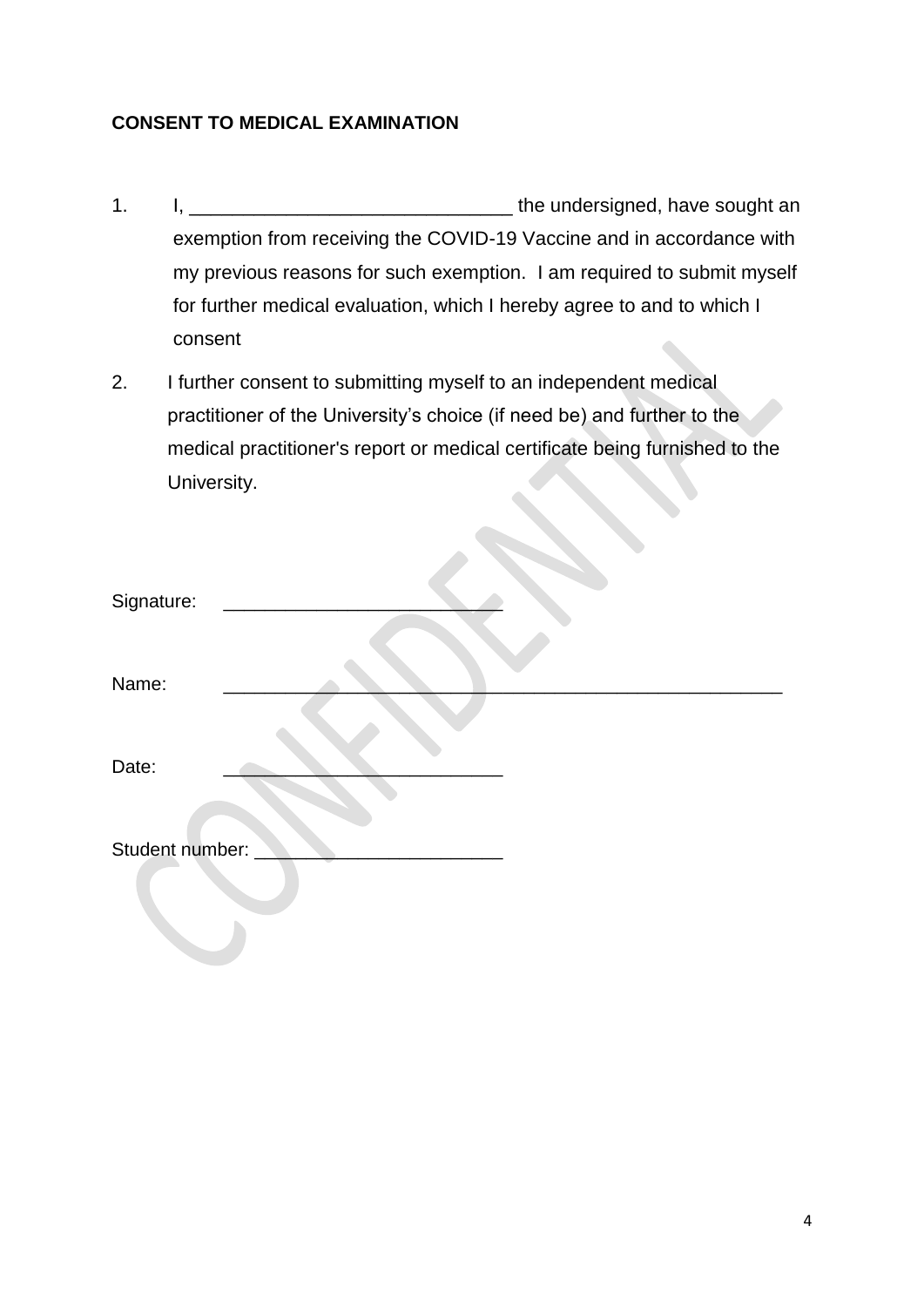## **2. Religious Grounds**

I, \_\_\_\_\_\_\_\_\_\_\_[insert full names]\_\_\_\_\_\_\_\_\_\_\_\_\_the undersigned, seek to apply for an exemption from the University's Vaccine Exemption Implementation Protocol related to receiving the COVID-19 Vaccine.

The reason for this application for exemption in terms of the Rhodes University Vaccine Exemption Protocol is based on the following:



I have attached the following documentation (e.g. evidence of previous vaccine exemptions; sworn affidavit from my religious leader; proof of religious doctrine on vaccination) in support of this application:

Any other information that I believe will assist the University in considering my application:

| No: | Description |
|-----|-------------|
|     |             |
|     |             |
|     |             |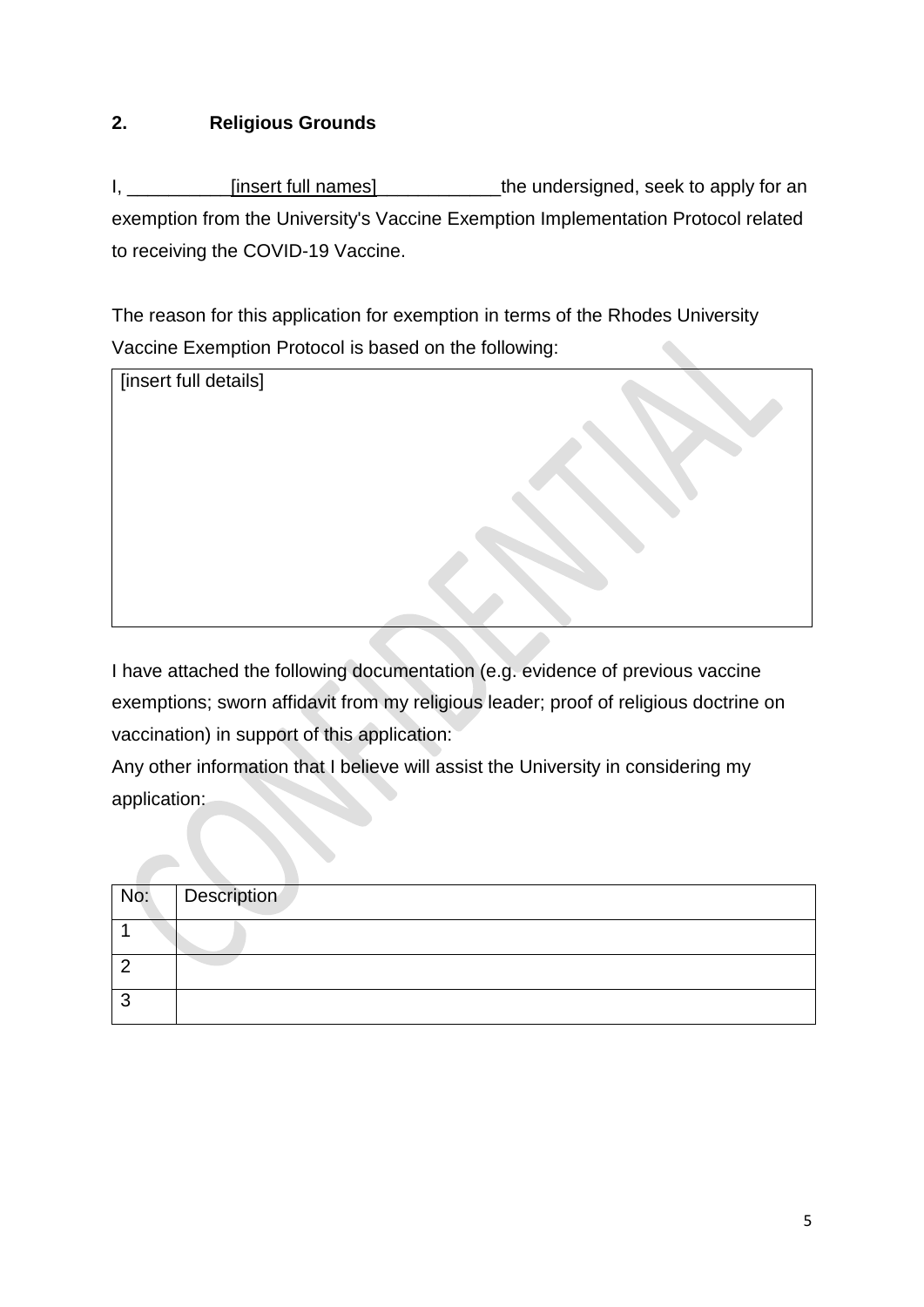#### **3. Academic Details**

| Faculty:      |                                                               |
|---------------|---------------------------------------------------------------|
| Degree:       | Year of Registration (1 <sup>st</sup> , 2 <sup>nd</sup> etc.) |
| Undergraduate | Postgraduate                                                  |

Please attach a current copy of your Academic Transcript

### **3.1 For Undergraduate Degrees**

3.1.1 Please list courses you wish to register for in 2022 below

| Course | Department | Name of HOD | Can reasonable             |           |
|--------|------------|-------------|----------------------------|-----------|
|        |            |             | accommodation be provided? |           |
|        |            |             | Yes                        | <b>No</b> |
|        |            |             | Yes                        | <b>No</b> |
|        |            |             | Yes                        | <b>No</b> |
|        |            |             | Yes                        | <b>No</b> |
|        |            |             | <b>Yes</b>                 | <b>No</b> |
|        |            |             | Yes                        | <b>No</b> |
|        |            |             | Yes                        | <b>No</b> |
|        |            |             | Yes                        | <b>No</b> |

# **3.2 For Honours and Postgraduate Diplomas**

| 3.2.1 Discipline in which you are registered:   |      |    |  |
|-------------------------------------------------|------|----|--|
| 3.2.2 Department:                               |      |    |  |
| 3.2.3 Head of Department:                       |      |    |  |
| 3.2.4 Can reasonable accommodation be provided? | Yes. | N٥ |  |

## **3.3 For Postgraduate MSc and PhD Degrees**

3.3.1 Discipline in which you are registered: \_\_\_\_\_\_\_\_\_\_\_\_\_\_\_\_\_\_\_\_\_\_\_\_\_\_\_\_\_\_\_\_\_\_ 3.3.2 Department: \_\_\_\_\_\_\_\_\_\_\_\_\_\_\_\_\_\_\_\_\_\_\_\_\_\_\_\_\_\_\_\_\_\_\_\_\_\_\_\_\_\_\_\_ 3.3.3 Supervisor(s): \_\_\_\_\_\_\_\_\_\_\_\_\_\_\_\_\_\_\_\_\_\_\_\_\_\_\_\_\_\_\_\_\_\_\_\_\_\_\_\_\_\_\_\_

 $\overline{\phantom{0}}$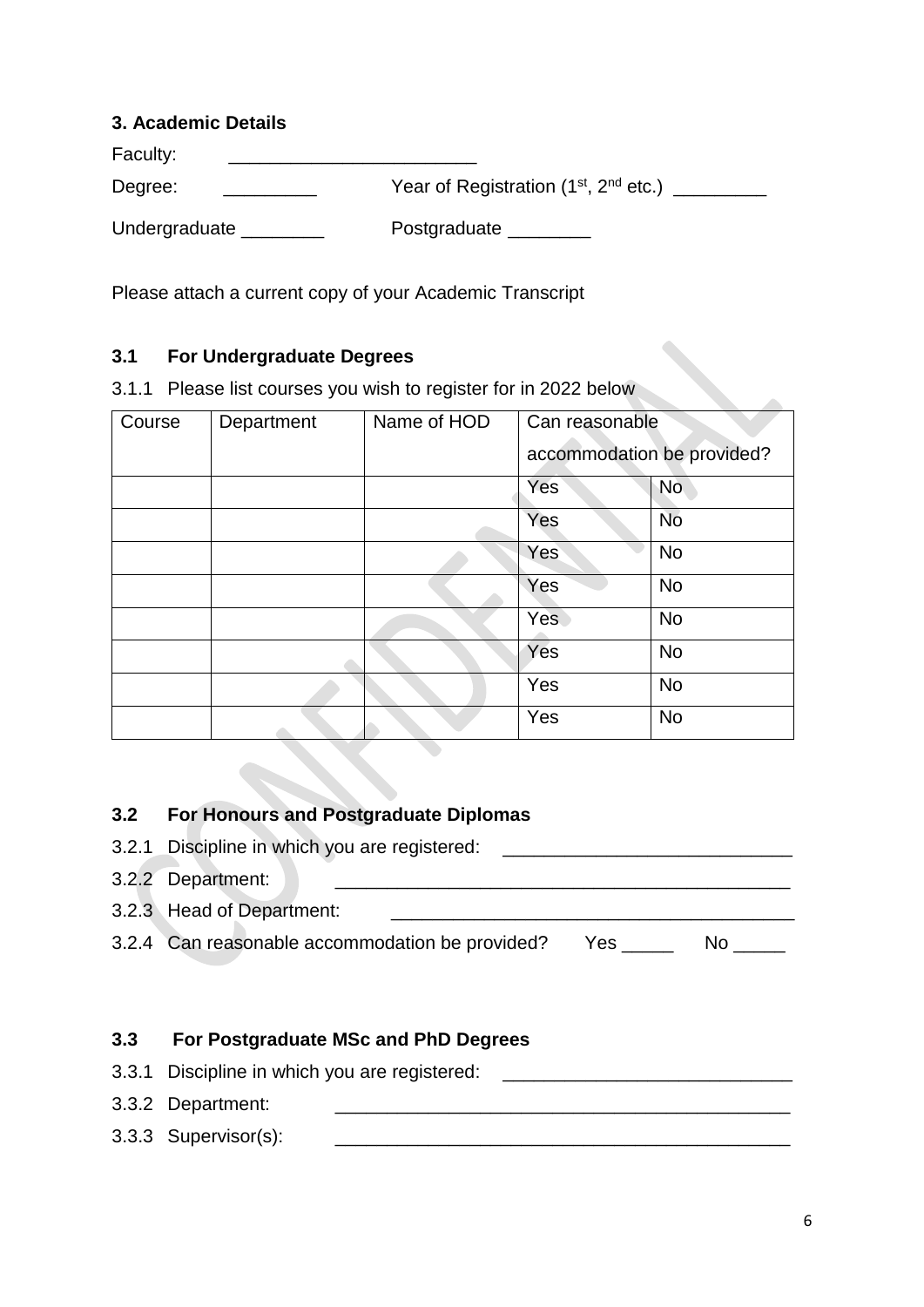### 3.3.4 Requirement for Face-to-face interaction on Campus

| 1. Is your research laboratory-based                       | Yes | No |
|------------------------------------------------------------|-----|----|
| 2. Does your research require service learning             | Yes | No |
| 3. Does your research require you to be in face-to-face    | Yes | No |
| contact with staff, students, research participants and/or |     |    |
| members of the public                                      |     |    |

## 3.2.5 Reasonable Accommodation

Provide details of proposed reasonable accommodation on campus

| [insert full details] |  |
|-----------------------|--|
|                       |  |
|                       |  |
|                       |  |
|                       |  |
|                       |  |
|                       |  |

I confirm that the information provided here is true and correct.

| Signature                    | Date |
|------------------------------|------|
| Full Name:                   |      |
| Student number: ____________ |      |

Email Address \_\_\_\_\_\_\_\_\_\_\_\_\_\_\_\_\_\_\_\_\_\_\_\_\_\_\_\_\_